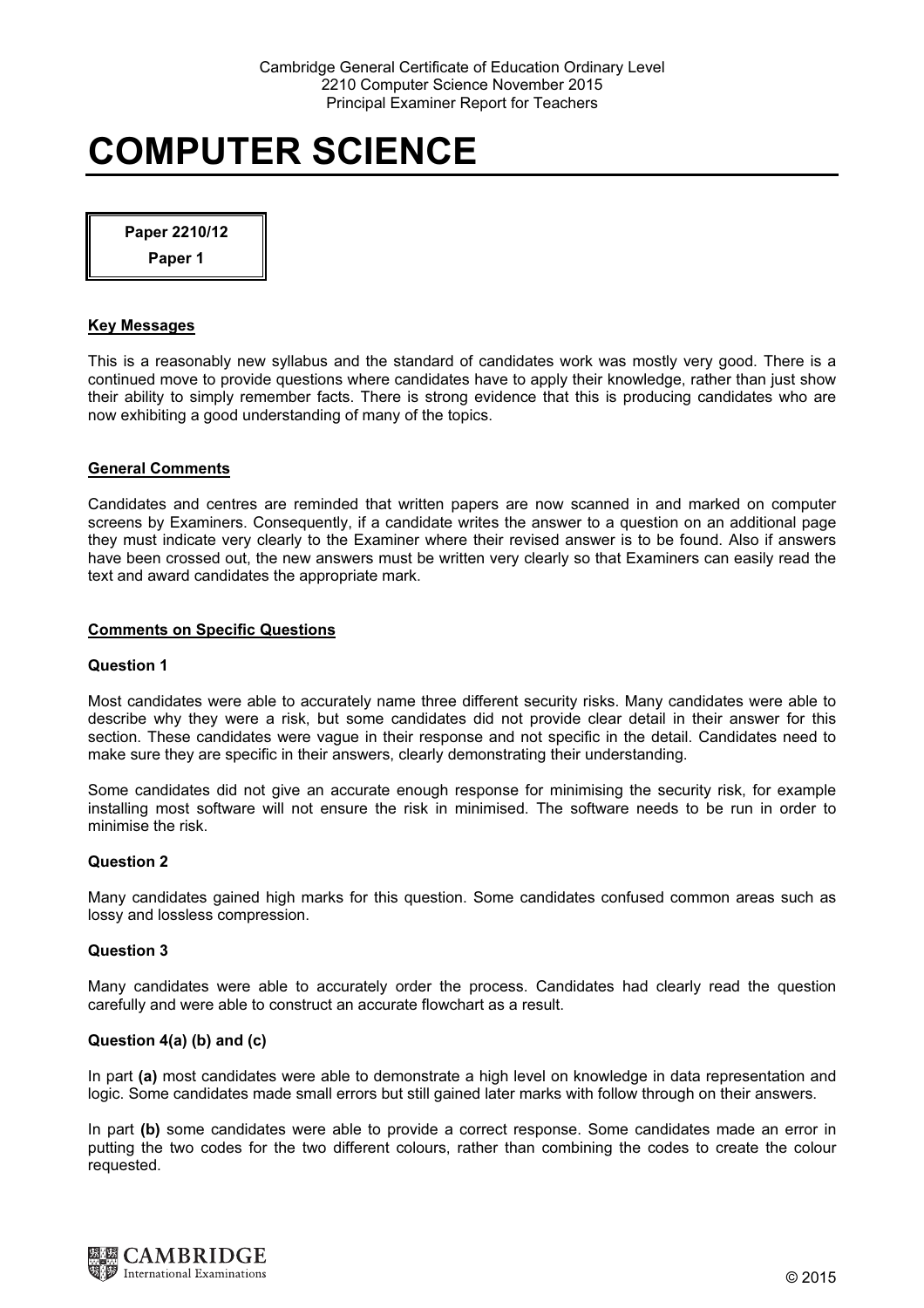#### Cambridge General Certificate of Education Ordinary Level 2210 Computer Science November 2015 Principal Examiner Report for Teachers

In part (b)(ii) many candidates gave a vague response and did not describe that HTML codes are combined to create different colours. Many candidates provided a minimum level answer, such as adding the colour black to blue. They did not add the Computer Science aspect, that different HTML codes are combined to do this. Candidates need to make sure they are thinking about the computer science aspect of the question in questions such as this one.

In part (c) many candidates did not recognise what information they needed to give. They provided conversions of the hex values to denary or binary, rather than stating what the code actually represents. Some candidates were too vague in stating what it represented, candidates need to be specific in their responses. In part (c)(ii) some candidates were able to state that MAC addresses are a unique identifier for a device on a network. Many candidates were not specific enough, stating that MAC addresses identified a device on a network, but not stating that the identification is unique.

# Question 5(a) (b) and (c)

In part (a) most candidates gained 2 or 3 marks. Many candidates did not specify any type of sensor that might be used in the system. If the sensor is not specified, this is something they should look to identify in a question of this nature. Some candidates were very generic in their response, speaking of values being compared rather than using the context of the question, for example images being compared.

In part (b) some candidates gained a mark for working out the number of images, a smaller number then made an attempt at calculating the memory requirement for the system.

In part (c) many candidates showed some understanding of the issues, but many were too vague as they did not compare the two types of infrastructure. A surprising number of candidates suggested that fibre optic cable is cheaper than conventional broadband cable.

## Question 6(a) (b) and (c)

In part (a) many candidates were able to identify that HTML is hypertext mark-up language, and that it is used to create webpages. Very few candidates demonstrated knowledge beyond this.

In part (b) most candidates could not give a specific description of these terms. The responses given were very vague and did not identify a convincing difference between the two terms. Most candidates gave a vague definition referring to the way the website looks.

In part (c) most candidates gained a mark by stating that the web browser displays webpages. Many candidates stated an incorrect response, that a web browser allows people to surf the internet. Candidates need to remember the internet is an infrastructure and is not the World Wide Web.

#### Question 7(a) and (b)

In part (a) some candidates correctly followed the instructions and gained the marks for a correct answer.

In part (a)(ii) some candidates gave a correct response but were too vague in their reason as to why. They just stated that the remainder was not 10, rather that demonstrating what they had calculated the remainder to be.

In part (b) most candidates were able to give the correct parity bits.

### Question 8

This question proved very challenging to candidates and tested the depth of their knowledge in this area. Many were able to start off with a correct sequence, and many were able to end with a correct sequence, but most became a little lost with their sequence in the middle stages. Candidates need to make sure they are fully reading each stage and carefully considering what will come before that and appear after that.

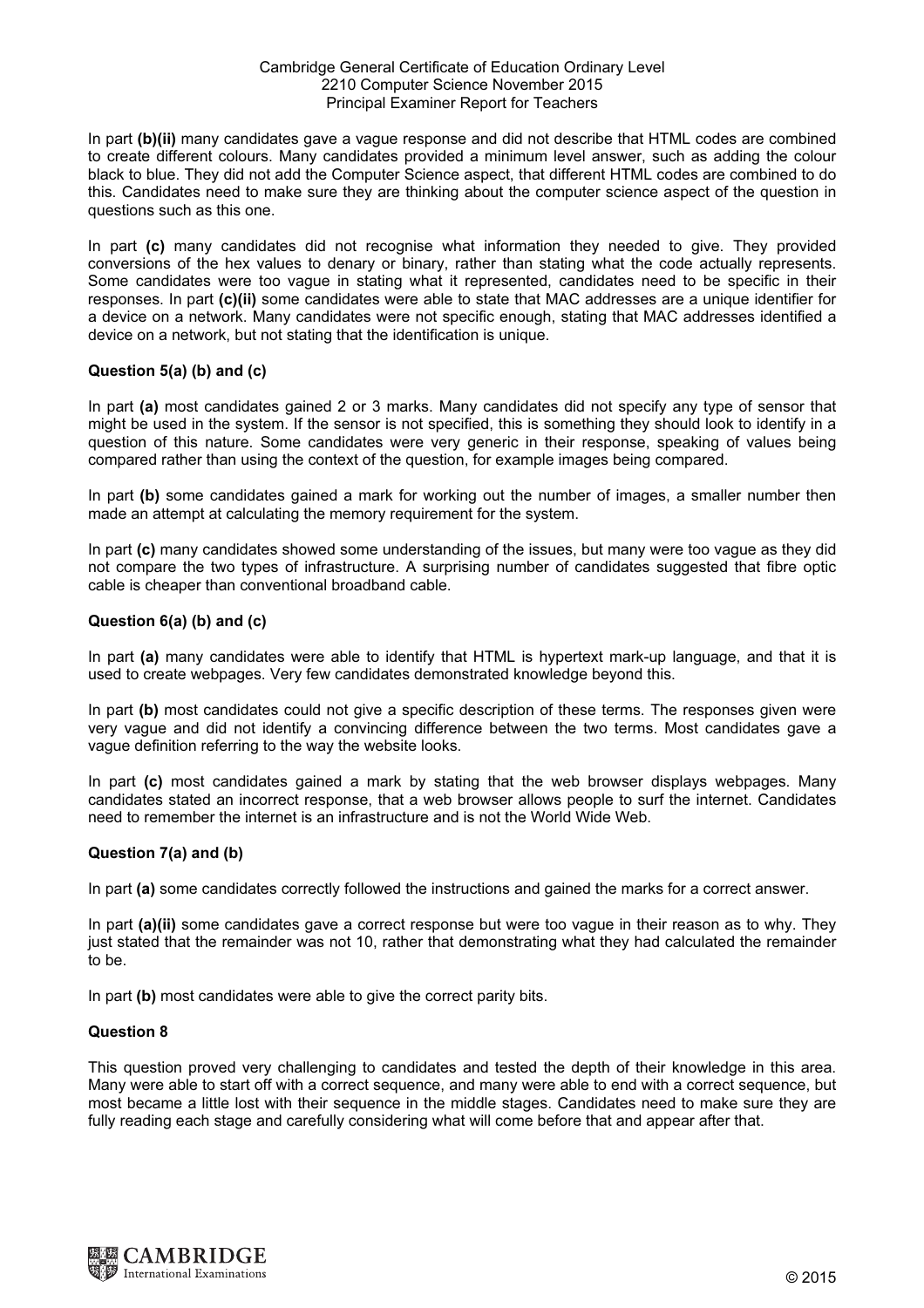# Question 9(a) (b) and (c)

In part (a) many candidates gave a definition of RAM, ROM and SSD rather than relating it to the context of the question. Candidates need to make sure they use a context of a question in their answer, where provided, when appropriate.

In part (b) a surprising number of candidates did not consider where the input device would be placed and therefore gave a range of unsuitable input devices. They again needed to consider the context of the question.

In part (c) most candidates gained at least one mark. A number of candidates suggested that the SSD was more robust, without any explanation. Candidates need to make sure that they clarify statements they make with regard to things such as robustness, reliability and security.

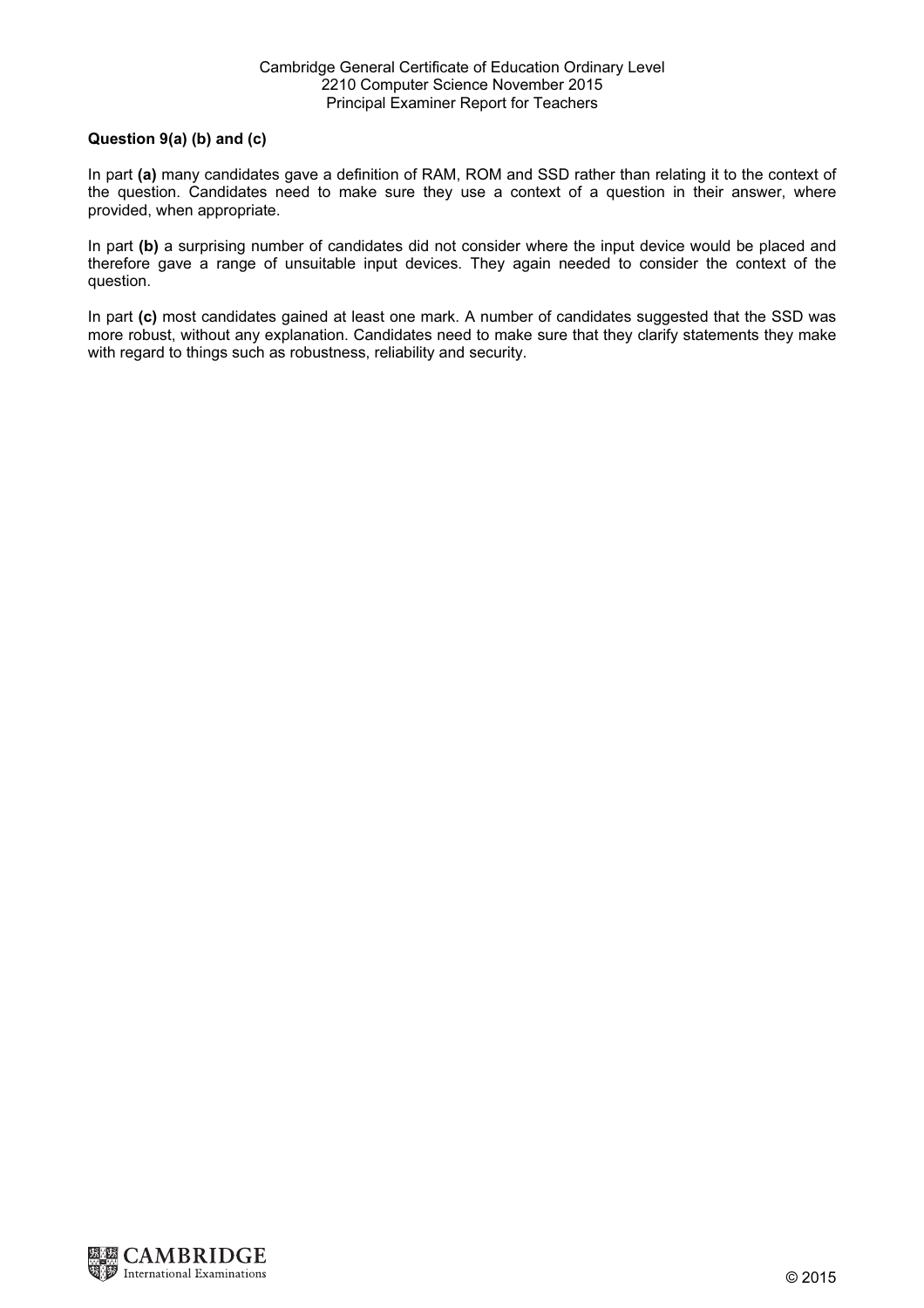Paper 2210/13

Paper 1

# Key Messages

This is a reasonably new syllabus and the standard of candidates work was mostly very good. There is a continued move to provide questions where candidates have to apply their knowledge, rather than just showing their ability to simply remember facts. There is strong evidence that this is producing candidates who are now exhibiting a good understanding of many of the topics.

# General Comments

Candidates and centres are reminded that written papers are now scanned in and marked on computer screens by Examiners. Consequently, if a candidate writes the answer to a question on an additional page they must indicate very clearly to the Examiner where their revised answer is to be found. Also if answers have been crossed out, the new answers must be written very clearly so that Examiners can easily read the text and award candidates the appropriate mark.

# Comments on Specific Questions

# Question 1 (a) and (b)

In part (a) many candidates were able to provide a suitable application for each sensor. Some candidates did not understand what is meant by an application and some candidates gave a vague description of a possible use. Candidates need to name a specific and clear application.

In part (b) most candidates were able to provide a correct order to complete the flow chart. Candidates need only write the number of the instruction in the flowchart box and not the instruction text itself.

# Question 2 (a) and (b)

In part (a) most candidates were able to gain some marks for a description of how sensors and the microprocessor would be used. Some candidates missed naming the type of sensor that could be used. This would have gained further marks. Some candidates were not specific in their answer, merely talking about comparing values, but specifically which values. Candidates need to make sure they are specific to the question in their answer.

In part (b) many candidates were able to correctly identify the fault condition provided. Most were able to provide the correct parity bit, and many were able to provide the correct vales in the register and convert this to hexadecimal. Candidates need to make sure their answer is clear when providing hexadecimal and that it can be distinguished from any working.

# Question 3 (a), (b) and (c)

In part (a) some candidates were able to recognise and select the correct address and contents. Candidate need to make sure they read the whole question before answering as some had not noted the correct memory location provided in the question. Some candidates were able to provide the correct contents of the second set of registers, but some candidates did not manage to recognise how a section of memory worked and could not provide a correct answer to the question.

In part (b) some candidates could provide three correct registers, but many could only provide one or two.

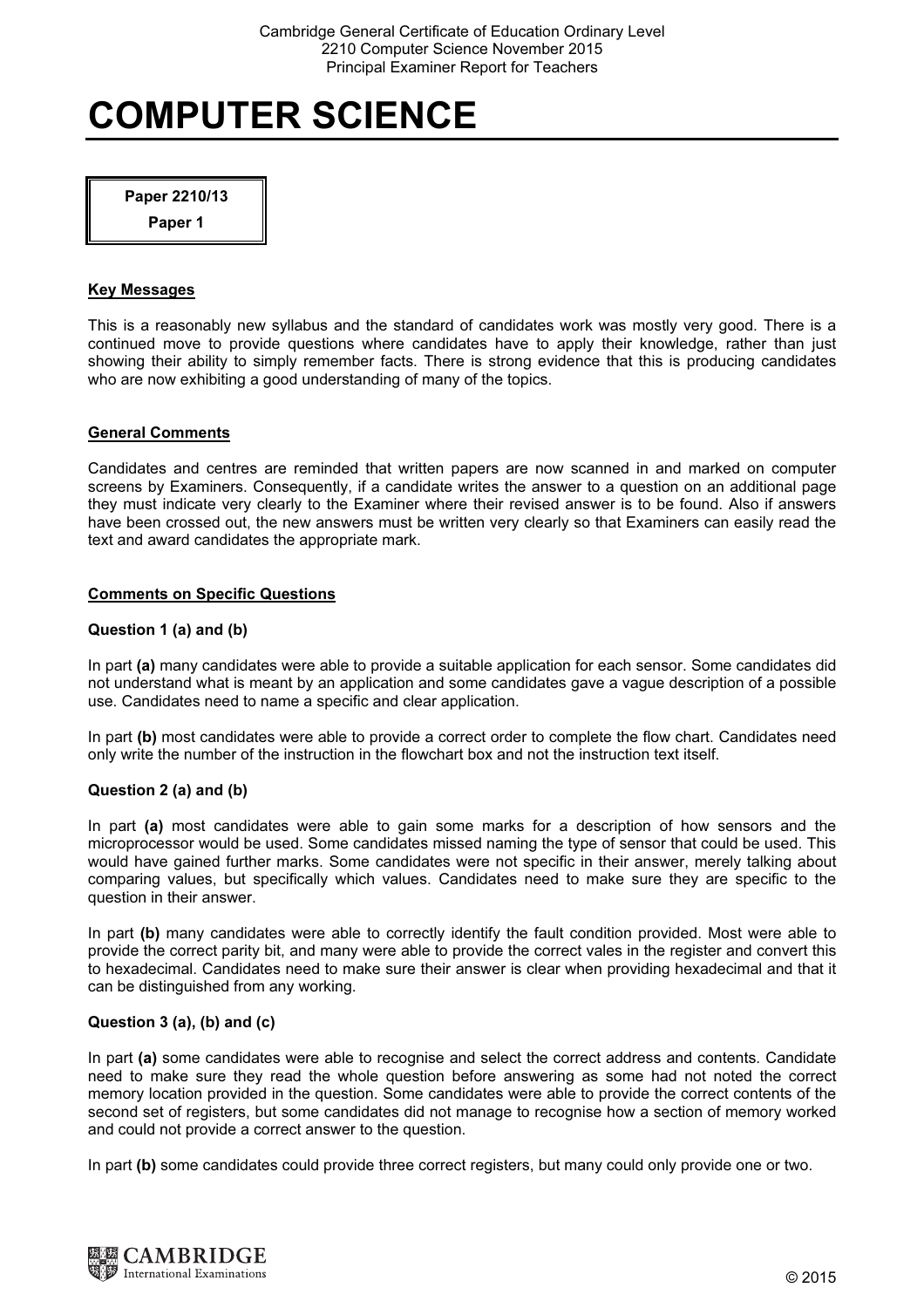#### Cambridge General Certificate of Education Ordinary Level 2210 Computer Science November 2015 Principal Examiner Report for Teachers

In part (c) many candidates demonstrated limited knowledge of the workings of the control unit. Most were vague in their description and needed specific detail about how the unit operates.

# Question 4 (a), (b) and (c)

In part (a)(i) many candidates confused free software with freeware or shareware, providing an incorrect answer. In part (a)(ii) most candidates were able to pick up marks by describing areas that might be covered in ethics. Most candidates missed providing detail about ethics being used to regulate or govern the use of computers.

In part (b) many candidates did not identify that some statements could apply to both a firewall and a proxy server. Most ticked only one.

In part (c) many candidates did not consider the question thoroughly and realise that it was asking about accidental damage and not malicious damage. Many candidates wrote about malicious damage such as viruses. Some candidates could correctly identify some methods such as creating a back-up. Candidates need to understand a clearer distinction between what causes accidental damage and what causes malicious damage.

## Question 5 (a) and (b)

In part (a) some candidate did not consider that the file size would be considerably large and provided an unsuitable device as a result. If candidates are to state a device that has a small storage capacity but can also have a much larger one, for example a USB, they need to make sure they state a suitable size for the USB device.

In part (b) many candidates were able to provide a correct calculation for the question.

## Question 6

Many candidates were vague in their answer and were not able to provide specific detail about the comparison operation. When candidates answer questions about the operation of devices they need to provide specific and clear detail.

#### Question 7

Many candidates were able to provide a suitable output device. Some candidates were not specific enough in identifying a device, for example providing an answer of printer, but not stating which type of printer. This level of detail was important to the question.

#### Question 8

Most candidates were able to get some marks for this question. Many were not specific enough in their application, for example stating supermarket, rather than at a supermarket checkout. Candidates need to make sure they are providing a full and clear application.

#### Question 9 (a) and (b)

In part (a) most candidates were able to carry out a correct calculation for this question.

In part (b)(i) some candidates could provide a good level of detail about MP3 file compression. Many candidates gave a vague description of compression itself and could not gain any marks for this. In part (b)(ii) many candidates could provide the correct type of compression, but in part (b)(iii) many candidates provided the opposing compression method, for example lossless and did not provide a file format.

#### Question 10

Some candidates were able to provide the correct missing terms, many confused plain text and cypher text, or encryption key and encryption algorithm.

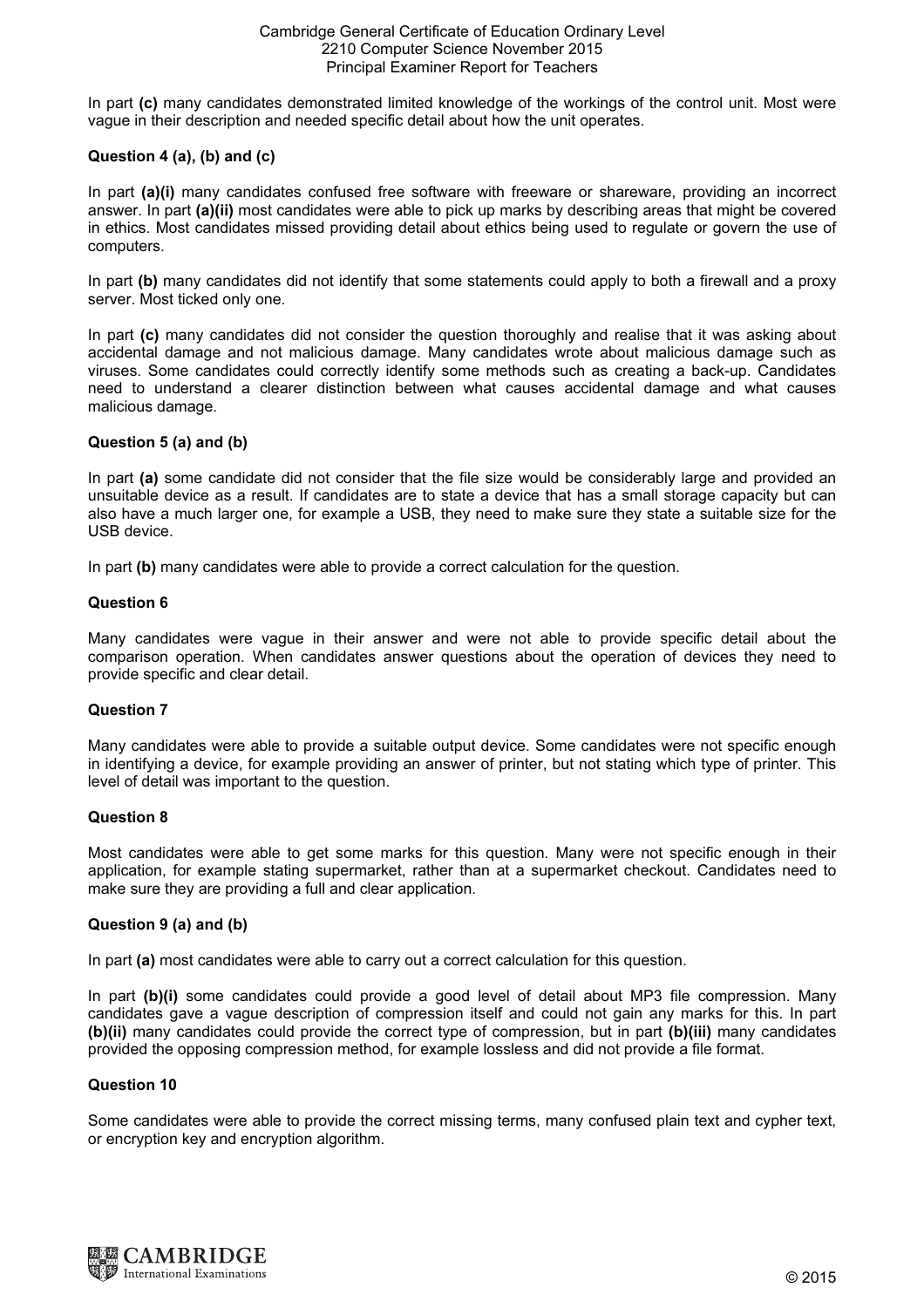Paper 2210/22

Paper 2

#### Key messages

Candidates who had completed the tasks in the pre-release material (monitoring of a baby's temperature) were able to provide answers for **Section A** that demonstrated a good understanding of the tasks undertaken. Candidates who read each question carefully and answered the question, as set on the paper, performed better than those who wrote out the code from their solution to the task mentioned in the question.

Candidates should take care when declaring variables, constants and arrays to ensure that the identifier declared could be used in a program. Once declared, the same identifier name should be used throughout the answer. The use of spaces and punctuation marks, and minor alterations in name, was condoned this session, as it was the first November examination in the series.

## General comments

This was the second session of examination for O Level Computer Science Paper 2, Problem-solving and Programming. Nearly all candidates attempted all the questions on the paper.

## Comments on specific questions

#### Section A

#### Question 1

- (a) (i) Many candidates correctly declared two variables with meaningful names and could state what the variables had been used for.
	- (ii) Few candidates declared two constants with meaningful names and appropriate values. The term 'constant' did not seem to be familiar to many candidates. For example, an answer that would have gained all of the marks available could read:

Constant 1 LowTemperature = 36 Use To test the lower end of the acceptable temperature range for the baby Constant 2 HighTemperature = 37.5 Use To test the higher end of the acceptable temperature range for the baby

- (b) Algorithms were seen written in pseudocode, program code or as a flowchart. Most candidates wrote an algorithm that allowed for entry and testing of a baby's temperature. Some candidates needed to ensure that messages were shown to be output.
- (c) (i) Many candidates correctly described checking for a temperature range of greater than one degree; stronger responses also output a message clearly stating what had happened. Some candidates checked how many times the baby's temperature had been out of range and then output a message if the temperature was out of range at least twice. A few candidates incorrectly included Task 2, so could not be awarded any marks for this part of the explanation. Some candidates incorrectly wrote only pseudocode or programming code, thus not providing the explanation required. Candidates were not required to draw a flowchart.
	- (ii) Candidates with the strongest responses throughout included a valid comment about the efficiency of their design for Task 3. Creditworthy comments seen included using the results from Task 2.

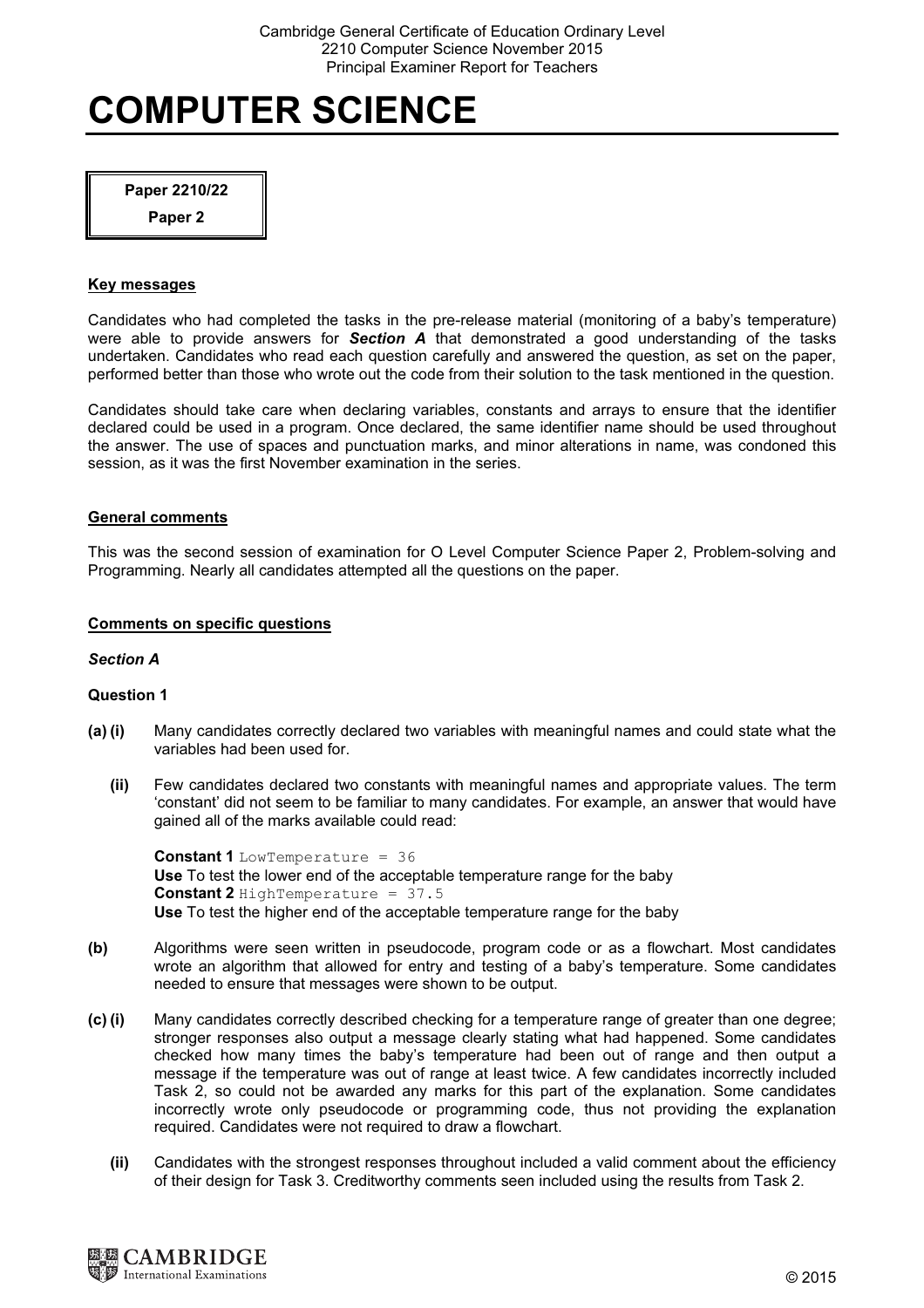## Section B

## Question 2

Many candidates located at least one error and suggested a suitable piece of corrected code. The errors on lines 4 and 5 were frequently identified, with stronger responses providing a working correction. The question asked the candidates to identify and correct each error; a few candidates either identified the error or corrected the error, but both actions were required to gain each mark.

# Question 3

- (a) Candidates with stronger responses throughout showed the skill of using a trace table; some candidates correctly updated the variables, T1 and T2, only.
- (b) Candidates with stronger responses throughout correctly identified the purpose of the flowchart as converting a denary number to binary. A few candidates incorrectly quoted the answer of a check digit from a previous examination paper.

## Question 4

Most candidates could identify at least one correct example of test data. Examples of normal and abnormal test data were usually correct. Some candidates' examples of extreme test data were incorrect. A correct example of extreme test data would be 0.5 or 2.0.

#### Question 5

Many candidates could identify  $IF$  as a conditional statement. Candidates with stronger responses throughout also identified CASE.

## Question 6

- (a) (i) Most candidates correctly identified the correct data type for some of the fields. Candidates who did less well throughout, incorrectly used data types from programming rather than database management.
	- (ii) Most candidates correctly identified the field to choose for the primary key.
- (b) Many candidates correctly identified at least one suitable validation check. Candidates with stronger responses throughout identified four different checks; a few candidates incorrectly repeated a validation check.
- (c) Many candidates correctly identified the fields to include in the query-by-example grid; stronger responses identified those fields that were to be shown. A common error was to not include the table name.

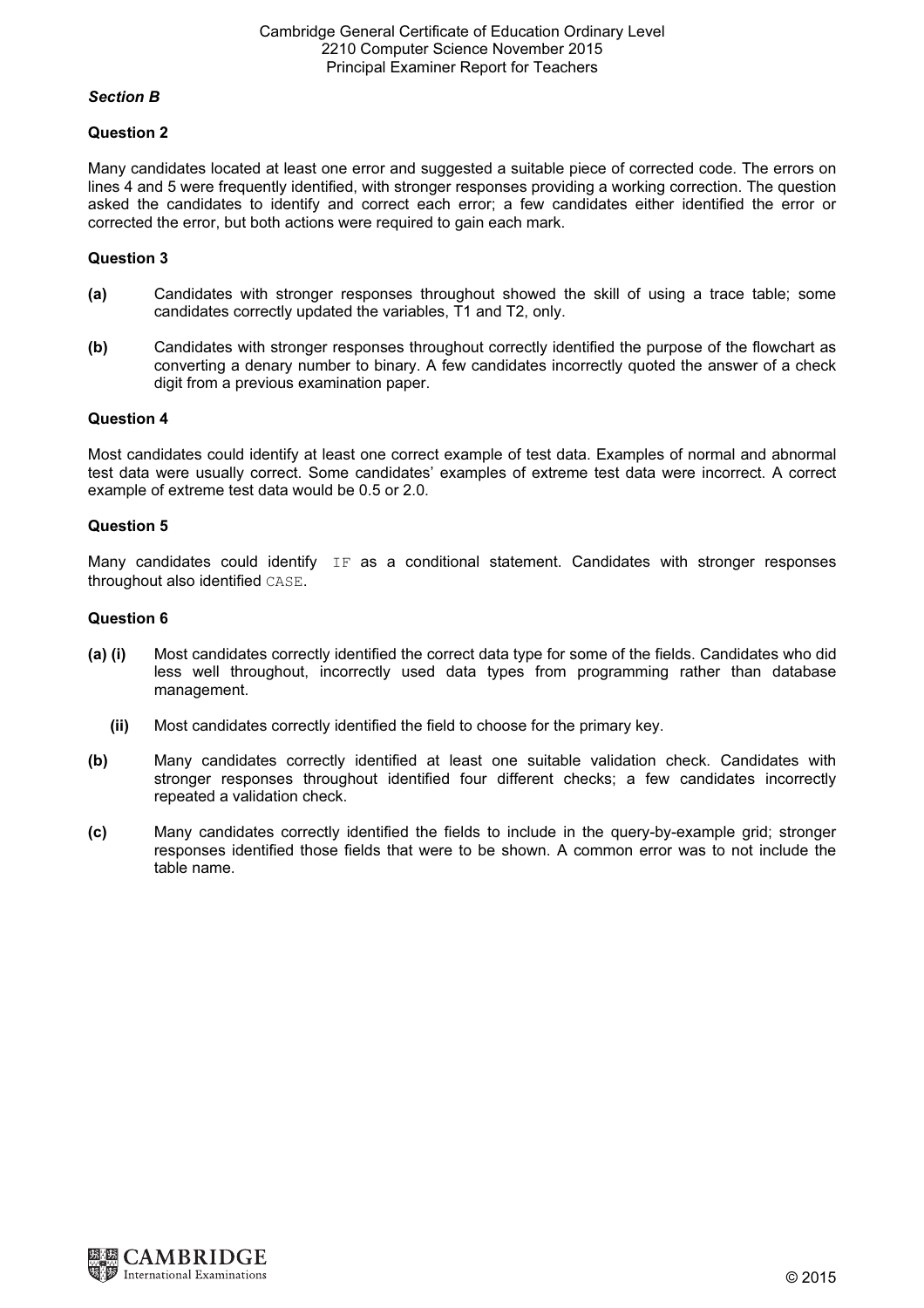Paper 2210/23

Paper 2

### Key messages

Candidates who had completed the tasks in the pre-release material (monitoring of the temperature in an apartment) were able to provide answers for **Section A** that demonstrated a good understanding of the tasks undertaken. Candidates who read each question carefully and answered the question, as set on the paper, performed better than those who wrote out the code from their solution to the task mentioned in the question.

Candidates should take care when declaring variables, constants and arrays to ensure that the identifier declared could be used in a program. Once declared, the same identifier name should be used throughout the answer. The use of spaces and punctuation marks, and minor alterations in name, was condoned this session as it was the first November examination in the series.

## General comments

This was the second session of examination for O Level Computer Science Paper 2, Problem-solving and Programming. Nearly all candidates attempted all the questions on the paper.

## Comments on specific questions

#### Section A

#### Question 1

- (a) (i) Most candidates correctly declared two variables with meaningful names and many candidates could state what the variables had been used for.
	- (ii) Some candidates declared two constants with meaningful names and appropriate values. The term 'constant' did not seem to be familiar to many candidates. For example, an answer that would have gained all of the marks available could read:

Constant 1 LowTemperature = 22 Use Lowest acceptable level of temperature in the apartment Constant 2 HighTemperature = 24 Use Highest acceptable level of temperature in the apartment

- (b) Algorithms were seen written in pseudocode, program code or as a flowchart. Most candidates wrote an algorithm that found the highest and lowest temperatures recorded and calculated the difference between them.
- (c) (i) Many candidates correctly described counting how often the temperature in the apartment was out of range; stronger responses differentiated between too high and too low temperatures output messages, clearly stating what had happened. Some candidates incorrectly wrote only pseudocode or programming code, thus not providing the explanation required. Candidates were not required to draw a flowchart.
	- (ii) Candidates with the strongest responses throughout included a valid comment about the efficiency of their design for Task 3. Creditworthy comments seen included using the results from Task 2.